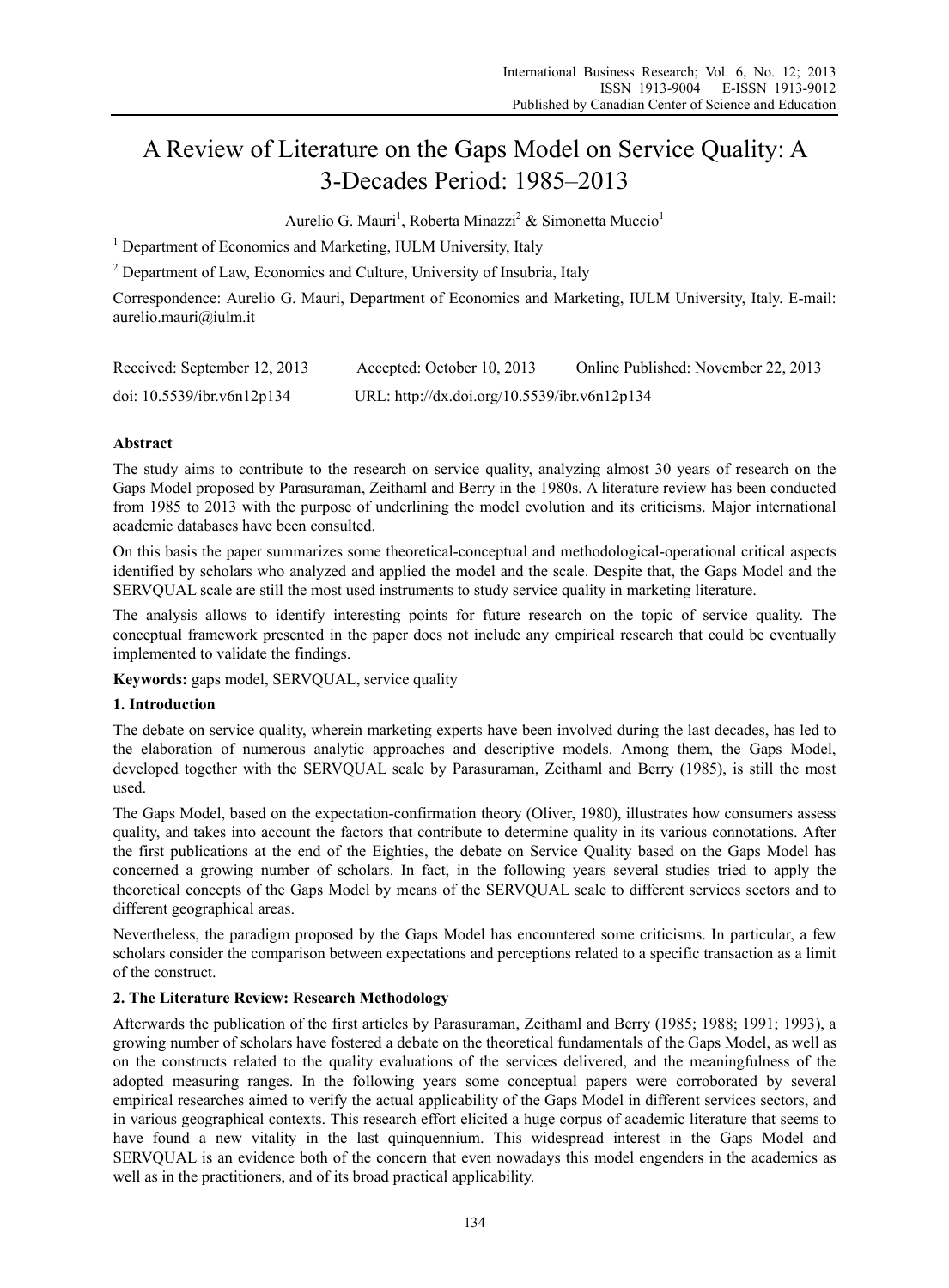In order to examine the evolution of the academic literature on this topic, and to identify the most relevant contributions in highlighting the potentialities and the limits of the model, the present article tries to offer a literature review based on the following criteria of analysis:

- database: ISI Web of Science;
- period of publication: from 1990 to June 2013;
- type of publication: referred article;
- research keywords: "SERVQUAL", and "service quality" + "Gap" or "Gaps";
- research area: conceptual;
- the specific research area of the article.

Table 1. The steps of the literature review on ISI Web of Science (January 1985–June 2013)

|                       | <b>ISI</b> overall<br>research by<br>keywords | $\operatorname{ISI}$ first<br>selection | <b>ISI</b> final<br>selection | Berry, Parasuraman,<br>Zeithaml articles | <b>Total selected</b><br>articles by year |
|-----------------------|-----------------------------------------------|-----------------------------------------|-------------------------------|------------------------------------------|-------------------------------------------|
| before 1990           |                                               |                                         |                               | $\sqrt{6}$                               | 6                                         |
| 1990                  | $\,1\,$                                       | $\mathbf{1}$                            | $\mathbf{1}$                  | $\,1$                                    | $\overline{\mathbf{c}}$                   |
| 1991                  | $\mathbf{1}$                                  | $\mathbf{1}$                            | $\mathbf{1}$                  | $\sqrt{2}$                               | $\boldsymbol{\beta}$                      |
| 1992                  | $\sqrt{2}$                                    | $\sqrt{2}$                              | $\sqrt{2}$                    | $\overline{a}$                           | $\boldsymbol{2}$                          |
| 1993                  | $\sqrt{4}$                                    | $\sqrt{2}$                              | $\sqrt{2}$                    | $\mathfrak{Z}$                           | $\sqrt{s}$                                |
| 1994                  | $10\,$                                        | $\overline{\mathbf{4}}$                 | $\mathfrak{Z}$                | $\sqrt{2}$                               | $\sqrt{s}$                                |
| 1995                  | $\boldsymbol{7}$                              |                                         | ÷.                            |                                          | $\overline{a}$                            |
| 1996                  | $12\,$                                        | $\overline{4}$                          | $\mathbf{1}$                  | $\mathbf{1}$                             | $\boldsymbol{2}$                          |
| 1997                  | $20\,$                                        | 6                                       | $\mathbf{1}$                  |                                          | $\boldsymbol{l}$                          |
| 1998                  | $18\,$                                        | 3                                       | $\sqrt{2}$                    | $\mathbf{1}$                             | $\boldsymbol{\beta}$                      |
| 1999                  | 17                                            | 3                                       | $\sqrt{2}$                    |                                          | $\boldsymbol{2}$                          |
| 2000                  | $28\,$                                        | 8                                       | $\boldsymbol{6}$              | $\mathbf{1}$                             | $\boldsymbol{7}$                          |
| 2001                  | $27\,$                                        | $\sqrt{4}$                              | 3                             | $\mathbf{1}$                             | $\boldsymbol{4}$                          |
| ${\bf 2002}$          | $22\,$                                        | $\overline{c}$                          | $\sqrt{2}$                    | $\mathbf{1}$                             | $\mathfrak{z}$                            |
| 2003                  | $17$                                          | $\mathbf{1}$                            | $\overline{a}$                |                                          |                                           |
| 2004                  | 24                                            | 3                                       | $\mathbf{1}$                  |                                          | $\boldsymbol{l}$                          |
| 2005                  | $21\,$                                        | $\overline{c}$                          | $\mathbf{1}$                  | $\mathbf{1}$                             | $\boldsymbol{2}$                          |
| 2006                  | $26\,$                                        | $\mathbf{1}$                            | ÷,                            |                                          | $\overline{\phantom{a}}$                  |
| 2007                  | 29                                            | 5                                       | $\overline{\mathbf{4}}$       |                                          | 4                                         |
| 2008                  | $30\,$                                        |                                         |                               |                                          |                                           |
| 2009                  | 73                                            | 6                                       | 3                             |                                          | $\boldsymbol{\beta}$                      |
| 2010                  | 66                                            | 6                                       | $\sqrt{2}$                    | $\mathbf{1}$                             | $\mathfrak{z}$                            |
| 2011                  | $47\,$                                        | 5                                       | $\mathfrak{Z}$                |                                          | $\boldsymbol{\beta}$                      |
| 2012                  | 36                                            | 3                                       | $\mathbf{1}$                  |                                          | $\boldsymbol{l}$                          |
| 2013                  | $12\,$                                        | $\overline{a}$                          | $\overline{\phantom{a}}$      |                                          | $\overline{\phantom{a}}$                  |
| <b>Total articles</b> | 550                                           | $\sqrt{72}$                             | $41$                          | $21\,$                                   | 53                                        |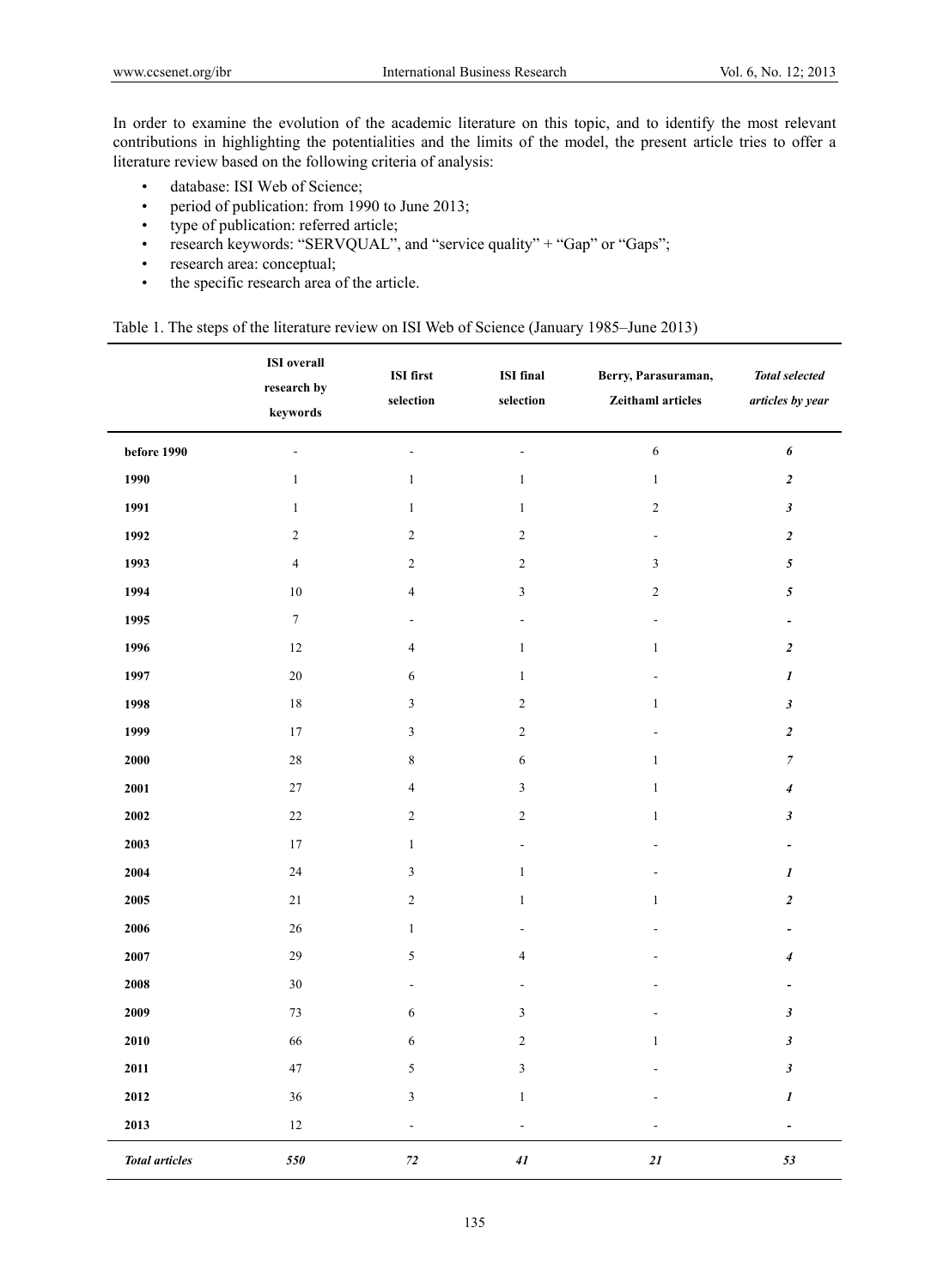By means of a keyword research into the ISI Web of Science database, we have found 550 referred articles published from 1990 to June 2013 (Table 1). A further selection of identified contributions, based on the title and on the related abstract, led to a shorter list of 72 conceptual articles which, although sometimes sustained by empirical research, presents a significant theoretical approach in line with the main purpose of this paper. After a thorough analysis of the contents, the first list of selected articles was further refined in a shorter set of 41 contributions which were used as the cognitive base of the literature review presented in the next pages. The literature published by the original authors of the Gaps Model jointly, as well as individually or with other academics, was object of an ad hoc review from which resulted a set of 21 articles printed between 1985 and 2013. This specific research aimed to guarantee an interpretation as relevant and fitting as possible of the original idea of Parasuraman, Zeithaml and Berry, and of its evolution following up the academic debate.

Moreover, with the purpose to rectify the limits that a bibliographic research by keywords based only on international databases of referred articles could present, the final list of 41 articles was integrated by a wider analysis of the indexed contribution on Google Scholar. This further analysis allowed to enlarge the literature review, adding some relevant articles published from 1985 to 1990. Finally, the theoretical framework was completed by some valuable contributions from more extensive topics as marketing, and service quality which could offer interesting stimuli for a re-examination of the Gaps Model in both a competitive, and a communicational way. Altogether those final steps of the analysis added to the original database selected from ISI Web of Science further 22 articles plus 18 mixed contributions (books, chapters in books, and papers).

## **3. The Gaps Model**

The Gaps Model was first published in 1985 and then further modified and developed by the same authors (Parasuraman, Zeithaml & Berry, 1988; 1991; 1994a; 1994b; Parasuraman, Berry & Zeithaml, 1990; 1991; 1993). The model, based on the expectation-confirmation theory (Oliver, 1980; 1993), illustrates how consumers assess quality, taking into account the factors that contribute to determine quality in its various connotations: quality expected by customers, quality offered by firms, quality perceived by users after the service consumption. Stemming from the definition of quality as the capability to satisfy consumer expectations, the Gaps Model aims to identify the possible causes for a gap between expected quality and perceived quality (Gap 5). The model conceptualizes key concepts, strategies and decisions which are essential for the quality offer according to a sequence which starts from the consumer, identifies necessary actions for the firm to plan and offer a service, and go back to the consumer in the hub of the model: the comparison between expectations and perceptions.

According to the above-mentioned authors, service quality is a multidimensional concept, assessed and perceived by consumers according to a set of essential components, originally grouped in ten categories (1985) and then in five levels (1988):

- tangible aspects: aspects of physical facilities, equipment and personnel;
- reliability: capability of the firm to perform the promised service in a careful and accurate manner;
- responsiveness: willingness of the firm to help customers and perform the service promptly;
- assurance: competence and politeness of the personnel, capability to inspire confidence;
- empathy: personalized assistance that the firm conveys to its customers.

In 1988 the authors outlined a scale named SERVQUAL to measure possible gaps (Parasuraman et al., 1988). The scale consists of 44 questions based on the five above-mentioned components and given out to customers directly as questionnaires. The first 22-item group surveys customer expectations whereas the second 22-item group deals with customer perceptions of the service consumption. Customers are asked to express an evaluation for each item ranging from 1 (strongly disagree) to 7 (strongly agree).

Figure 1 shows the original Gaps Model structure (1985; 1988) updated with the changes of the part related to customer expectations made by the authors in 1993. In 1994 the model was revised (number and wording of items, measurement scale) on the strength of different authors' criticisms (see next paragraph) and considering the more detailed definition of expected service outlined in 1993.

The model identifies 5 gaps, of which the "Customer Gap" (Gap 5) is the main one as it identifies the discrepancy between expectations and actual perception of service quality by the customer. In particular, according to the model, such deviation is to be ascribed to four possible gaps which may manifest themselves in the perception of service quality by the firm management and in the activities connected with its delivery.

Gap 1 occurs when the management wrongly assesses customer quality expectations as a consequence of the lack of market research or the lack of upward communication within the firm.

Gap 2 deals with the discrepancy between management perception of customer expectations and the settlement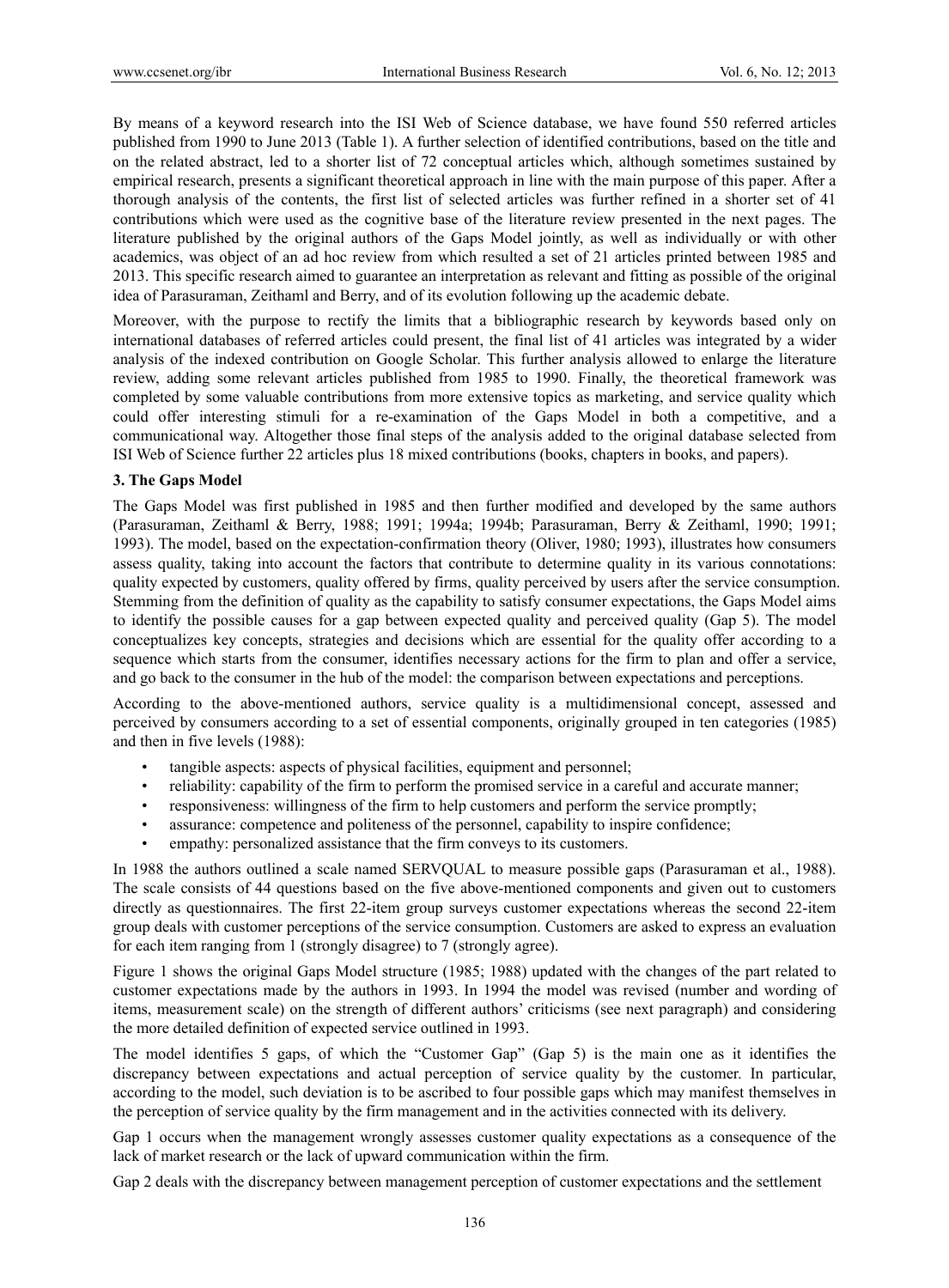

Figure 1. The Gaps Model with the changes of the authors, adapted from Parasuraman, Zeithaml and Berry (1985) and Zeithaml, Berry and Parasuraman (1993)

of appropriate standards of service quality. This Gap may derive from the management inability/indifference to put into effect what learnt from the study of customer expectations about appropriate service standards (Note 1).

Gap 3 occurs when there is a discrepancy between service quality standards and firm personnel performance in the service delivery as a consequence of a lack of appropriateness of both the technology and the operating systems, which derive from organizational problems or related to the downward communication.

Gap 4 occurs when quality characteristics conveyed to customers through external communication (i.e., advertisements, personal selling, etc.) do not match those of the service delivered. Basically, the firm promises a service which will not correspond to what actually will be delivered. Generally, this Gap is the result of inappropriate horizontal communication among divisions and inconsistent external communication.

According to this model, the firms that aim to remove the "Customer Gap" have to strive for a reduction of the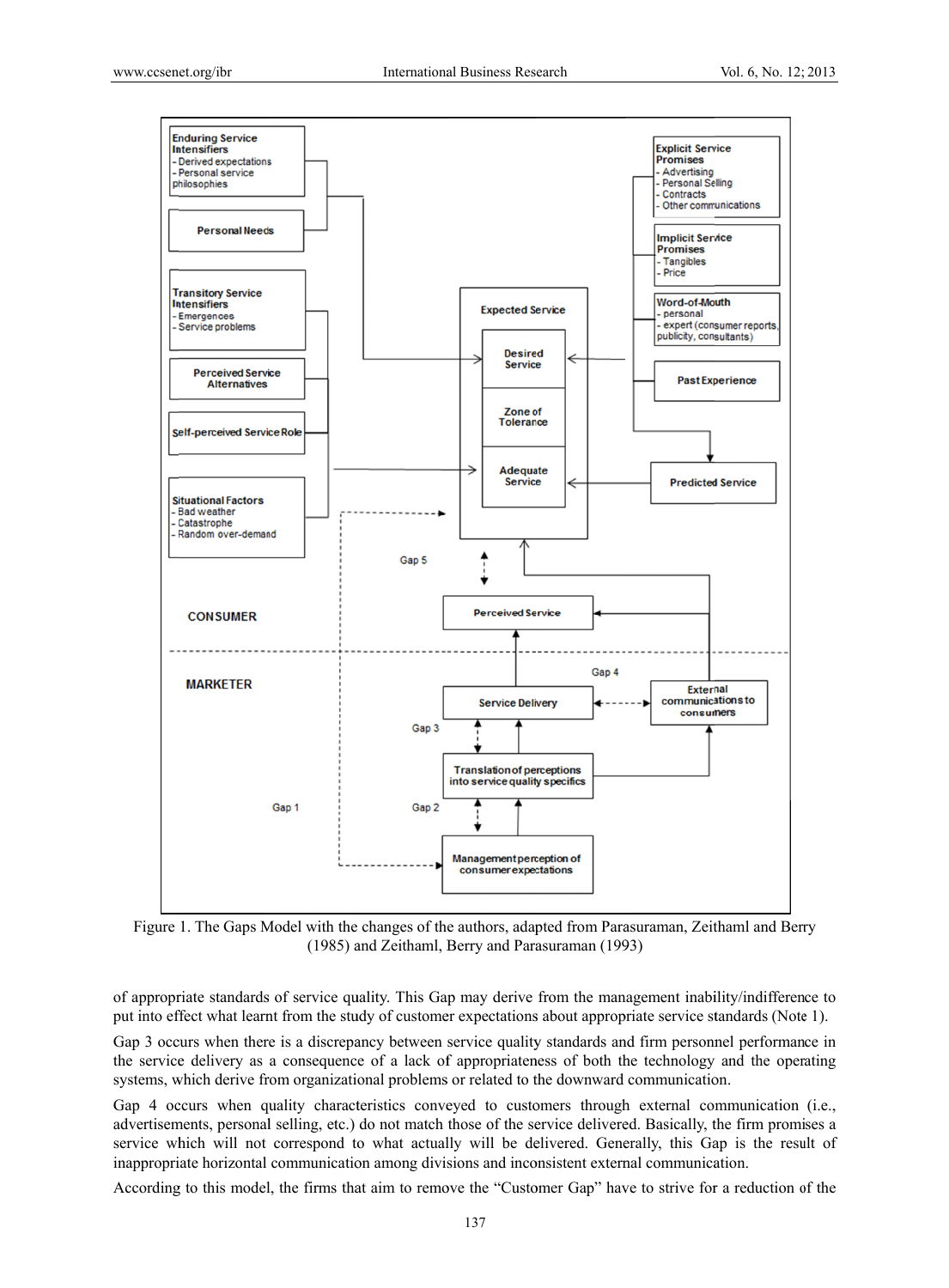# "Marketer Gap" from 1 to 4.

## **4. The Model Development and the Related Doctrinal Debate**

The development of the Gaps Model has generated an intense and rich debate among scholars. Indeed, many authors point out both some theoretical-conceptual and methodological-operational critical aspects to be considered. Reviews of the contributions to this subject have been carried out by Buttle (1996), Coulthard (2004), Ladhari (2009).

## *4.1 Theoretical-Conceptual Objections to the Gaps Model and to the SERVQUAL Scale*

Specifically, the theoretical-conceptual objections raised to the model relate to the following aspects.

# 4.1.1 Use of the Expectation-Confirmation Theory

Some authors cast doubts on the analysis of expectations and perceptions as two different entities, thus preferring a unified approach which studies perceptions as the result of the cognitive process of the consumer. Indeed, they affirm that expectations are based on bias about the service which are difficult to be construed and which may change with the actual experience and the familiarity of the customer about the service (Carman, 1990; Babakus & Boller, 1992; Webb, 2000). In particular, in 1992 Cronin and Taylor developed the SERVPERF scale based on the belief that the comparison between perceptions and expectations occurs automatically in the consumers' mind (Carman, 1990; Cronin & Taylor, 1992; 1994; Brown, Churchill & Peter, 1993; Teas, 1993; Grönroos, 2007). In addition, according to some authors, a double measurement is worthless as in the majority of cases expectations exceed actual perceptions (Brown et al., 1993). Thus, the SERVPERF scale does not take into consideration the set of items referred to expectations and simplifies the analysis to a mere survey of perception assessment. The effectiveness of the approach based on perceptions, that has been supported by numerous authors (Cronin & Taylor, 1992; 1994; Boulding, Kalra, Staelin & Zeithaml, 1993; Dion, Javalgi & Dilorenzo-Aiss, 1998; Caruana, Ewing & Ramaseshan, 2000; Brady, Cronin & Brand, 2002), does not want to underestimate the important role of expectations, but to shed light on the prominent role of perceptions in affecting service quality (Cronin & Taylor, 1994). However, other attempts to apply the SERVPERF scale demonstrate the necessity to adapt the considered quality dimensions to the business investigated (Taylor & Cronin, 1994; Fogarty, Catts & Forlin, 2000). With regard to the predominance of perceptions, in 2004 Parasuraman, Zeithaml and Berry reaffirmed their position and confirmed that the comparison between expectations and perceptions of performance allows to make a long term assessment and to gain more information.

Which of the two scales is the most appropriate for quality measurement is still debated by experts. Recent studies have demonstrated that both models have a predictive capability with reference to service quality; this capability varies with the context and the objectives of the analysis and it presents both strong and weak points depending on the case (Carrillat, Jaramillo & Mulki, 2007; Landrum, Prybutok & Zhang, 2007; Brandon-Jones & Silvestro, 2010). Approaches which aim to reconcile different positions (Brady & Cronin, 2001) have not diverted attention from the debate between the above-mentioned two models.

## 4.1.2 Ambiguity of the Concept of Expectations

The concept of expectations—that was at the basis of the model in 1985—was further clarified by SERVQUAL authors in 1993 when its dimensions were detailed: desired service and adequate service (Zeithaml et al., 1993). These two, together with the expected service, affect the perceived service. Nevertheless, even if these concepts may be interpreted in different ways, in literature they are used as synonyms sometimes (Teas, 1993; 1994).

## 4.1.3 Ambiguity of the Concepts of Perceived Service Quality and Customer Satisfaction

The use of the expectation-confirmation theory, generally employed in the study of customer satisfaction, has raised further critical comments. In particular, according to Cronin and Taylor (1992; 1994) the customer satisfaction conceptualization as preceding and forerunning the perceived service quality is not appropriate. Indeed, literature on this theme points out that the main trend is that of considering service quality an antecedent and a component of customer satisfaction. Later, Parasuraman et al. (1994a) have partially agreed with this position, but have considered it an open issue. In the most recent publications, some of the original authors support this frame of reference and identify the factors which link the concepts of quality and customer satisfaction in the service sector (Zeithaml, Bitner & Gremler, 2012).

## 4.1.4 Competition, Expectations and Perceptions

It is widely known that market relations are fundamental for expectations and perception development, as well as for the identification of quality standards and for the firm actual performance (Erickson & Johansson, 1985;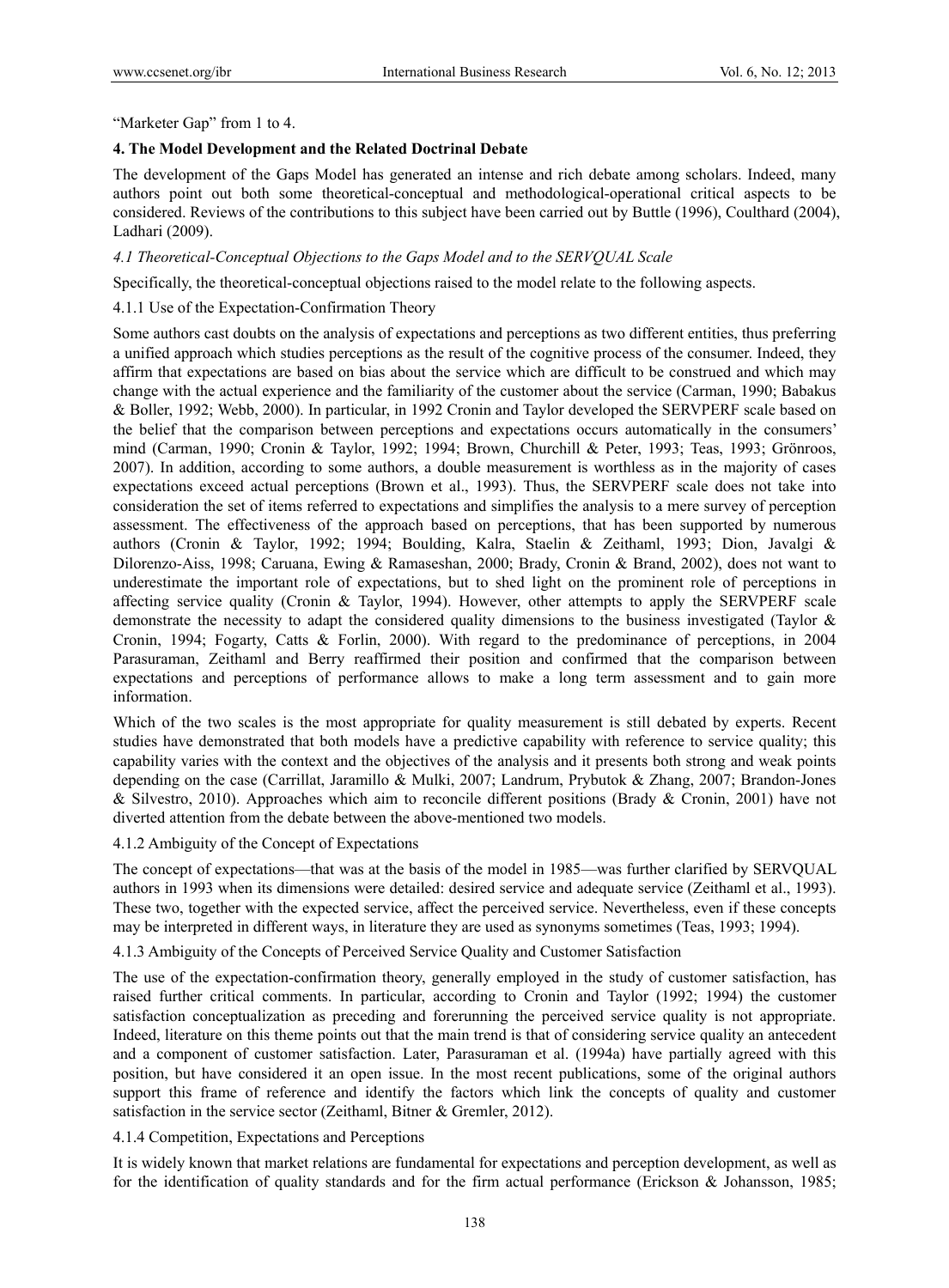Martin, 1986; Zeithaml, 1988; Brucks, Zeithaml & Naylor, 2000). Competition was not contemplated in the original Gaps Model, but was then introduced by the authors in a revision in 1993, with a limited role of "perceived service alternatives". In the model, such alternatives are deemed to be able to exert influence on the "adequate service" component of the "expected service", but not on the "desired service". As for the customer assessment processes, the model does not reckon that competitor marketing communication plays a role. According to recent studies competitors' offers do have a significant influence also on the "desired service" and their communication does play a major influence on customers' perceptions (Mauri, Minazzi & Muccio, 2012).

## 4.1.5 Minor Role of Communication

In the Gaps Model, as for both external and internal communication, it is always the firm to be in charge of communication flows (firm-controlled information). However, this does not exclude other possible information sources to which the customer has or can have access to. In fact, two main informative sources are also considered: interpersonal sources, which are governed by the customer, and neutral or independent sources (Cox, 1967), as widely experienced in the hospitality sector. These additional sources, which are not considered by the model, can make their contribution to expectation development and affect directly quality perceptions and the level of satisfaction accordingly (Mauri et al., 2012).

## *4.2 Methodological-Operational Objections to the Gaps Model and to the SERVQUAL Model*

A second group of methodological-operational objections raised against the model are outlined here below.

4.2.1 Dimensions and Operational Applicability of the Model to Different Sectors

SERVQUAL is presented by its authors as a measurement method of quality which can be applied easily to the different service sectors. However, some attempts to implement the model to areas different from the original ones have presented problems, especially in respect of the management of the five dimensions, the number and the wording of questions and the scale used. Due to these difficulties, scholars of the service sector have chosen to adapt dimensions and items (by adding ones or removing others) according to the specific context where the SERVQUAL scale is applied (Carman, 1990; Finn & Lamb, 1991; Brown et al., 1993; Dabholkar, 2000; Mels, Boshoff & Nel, 1997; Llosa, Chandon & Orsingher, 1998; Sureshchandar, Chandrasekharan & Kamalanabhan, 2001; Luk & Layton, 2007; Saravanan & Rao, 2007; Sanchez-Hernandez, Martinez-Tur, Peiro & Ramos, 2009; Ravichandran, Mani, Kumar & Prabhakaran, 2010). In addition, what cannot be underestimated is the possibility that anomalies occur when carrying out the analysis in a different culture: in this case too, according to various studies, it is necessary to make some adjustments to the model, the methodology and the items (Herk, Poortinga & Verhallen, 2005; Carrillat, 2007; Ladhari, 2009).

With reference to these remarks, Parasuraman, Zeithaml and Berry confirm their original position and recommend making slight adjustments to the 22 items in order to keep the model working, even though they identify a sort of overlapping of the five dimensions of the model (Parasuraman et al., 1991; 1994a). It still remains an open debate; for example some recent studies have just confirmed that the dimensions of the SERVQUAL scale are applicable in several sectors (Setò-Pamies, 2012).

## 4.2.2 Perceptions-Expectations Assessment

The SERVQUAL Model is based on the analysis of quality assessment by a group of respondents who have experienced the service in the previous three months. This means that the request of perceptions and expectations evaluation comes at the same time, after the actual experience of the customer. This operation affects undoubtedly expectations, which can change, even subconsciously, after the service consumption. A survey of expectations assessment before the service delivery may have contributed to a more realistic picture (Carman, 1990; Grönroos, 1993).

## 4.2.3 Items Wording

The wording of questions have been criticized for the use of the terminology based on 'should expectations' which may produce very high expectations assessment and, therefore, unrealistic ones (Carman, 1990; Brown et al., 1993). In addition, in order for the model to be more adaptable to other services, it may be convenient to revise the terminology to make it more specific and more understandable by the customers of specific businesses (Carman, 1990; Llosa et al., 1998).

Some of these problems were brought to light by the authors themselves, who then modified the model in 1991 and 1994 with an approach oriented to assess the expectations level related to the best practices of the sector: "Excellent telephone companies have up-to-date equipment" (Parasuraman et al., 1991; 1994b). The use of both positive and negative wording, which according to Babakus and Boller (1992) can influence respondents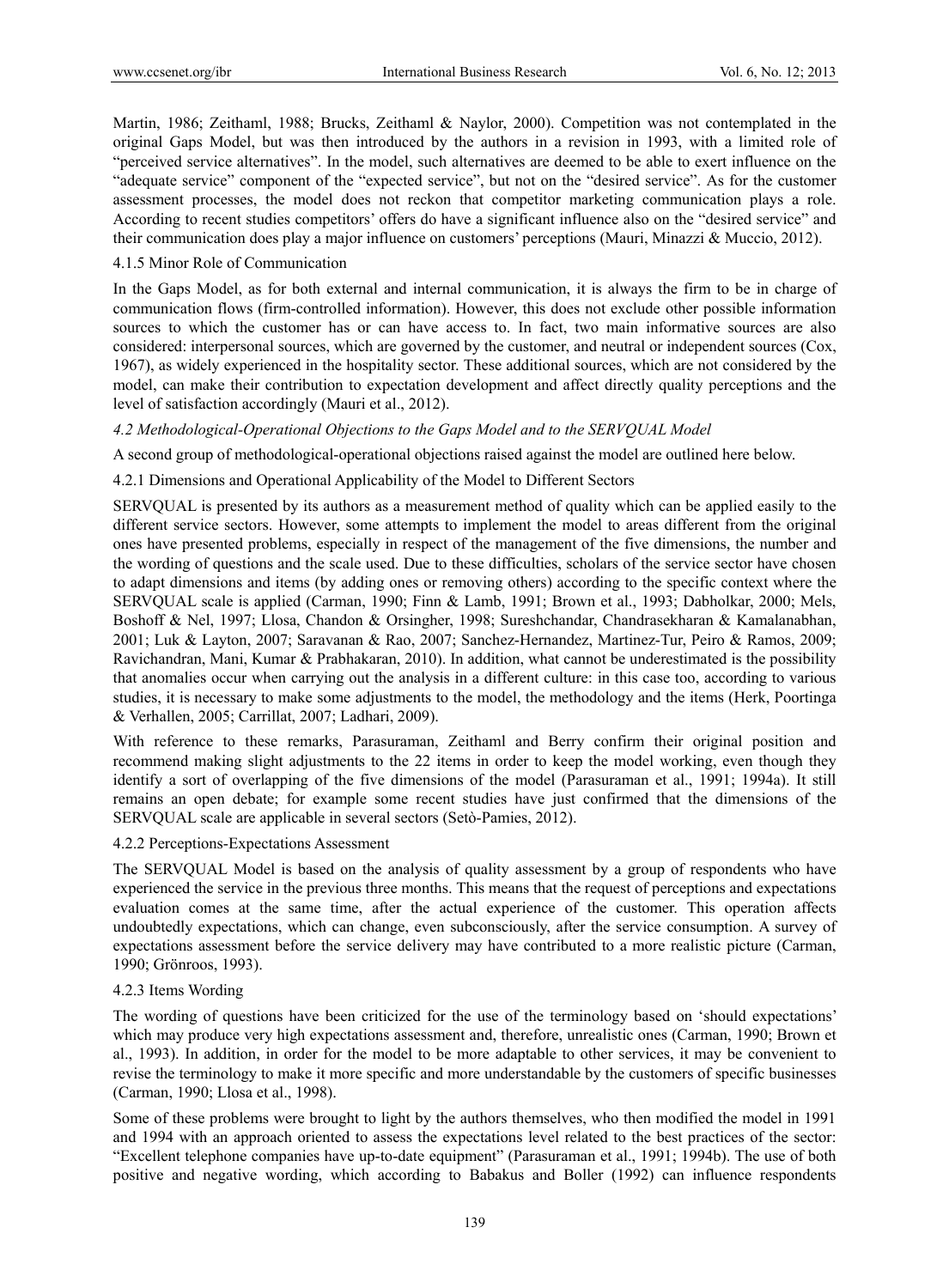judgments, has been revised and the use of positive wording preferred and made uniform. In addition, question wording and length have been modified in order to be less redundant and more easily understood (Parasuraman et al., 1994b).

## 4.2.4 Measurement Scale

The SERVQUAL uses a seven-point Likert scale, which have two main problematic points: the lack of the option "Don't know" and the number of values. As regards the first aspect, it has to be considered that consumers who do not have the necessary experience of the product tend not to reply or to choose a central value (4 in case of a 7 value scale), as they do not find a proper answer. This may distort data and lead to interpretation problems. With regard to the second aspect, the topic of the proper number of scale values to be used is particularly controversial and scholars who have applied the model to other sectors have made changes to this aspect too (Carman, 1990). Finally, the data analysis procedures have been sometimes considered not apposite or improvable from the point of view of the statistical approach (Buttle, 1996).

## 4.2.5 The Static Nature of the Models

Recently, some scholars have shed light on the need to use a less static approach in order to stick to the dynamic nature of the service sector and of the concept of quality (McCollin, Ograjensek, Goeb & Ahlemeyer-Stubbe, 2011). Consumer expectations and perceptions change constantly and the quality assessment, expectations and perceptions vary according to the meaning that consumers give to their experience (Schembri & Sandberg, 2011). These observations (Anderson & Fornell, 1994; Johnson, Anderson & Fornell, 1995; Mauri et al., 2012) are grounded on the assumption that individual attitudes and behaviors can be directly related to particular situations to the extent of hindering the generalizability of research into them (Zeithaml, Berry & Parasuraman, 1996). To be concise, the Gaps Model reveals to be focused on fixed dimensions and on a "tight" and "static" reasoning which does not contemplate any difference among customer segments, stakeholders as a whole, nor consider the role of communication and of the relations which can be activated in the processes of expectations development and satisfaction assessments. This is due to a usual simplification occurred in research into the Gaps Model, which was carried out focusing on the analysis of service features, as well as multiple quality dimensions, with the purpose of identifying standardized dimensions with universal predictive capability (Schembri & Sandberg, 2002; 2003).

## **5. Conclusions**

The article is a conceptual paper and the main objective is to understand the state of art of the research on service quality measurement studies identifying future paths of study. Critical literature review shows how the Gaps Model has been taken as a starting point for a number of theoretical and practical studies which have gone beyond American and European boundaries to spread all-over continents. After almost thirty years from its presentation, the Gaps Model still raises interest among scholars. In these respects, it is interesting to note that the wide-ranging literature on marketing covers both presentations of the model in its original version and copious revisions, adjustments and applications of the same, yet without overturning its theoretical principles.

Notwithstanding the fact that there are numerous attempts to develop new quality measurement models and/or scales in various sectors (Lovelock, 1994; Bennington & Cummane, 1998; Candido & Morris, 2000; Brady & Cronin, 2001; Luk & Layton, 2002; Getty & Getty, 2003; Chiu & Lin, 2004; Chatterjee & Chatterjee, 2005; Gupta, McDaniel & Herath, 2005; Urban, 2009; Baccarani, Ugolini & Bonfanti, 2010; Durvasula, Lysonshi & Madhavi, 2011; Calabrese & Scoglio, 2012), the Gaps Model remains a reference point in literature about service quality. In addition, new technologies and the increasing awareness of the dynamic nature of services underline the need for an updated analytical perspective which take into consideration the crucial factors for the company evolution in uncertain and more competitive enviroments (Macdonald, Wilson, Martinez & Toosi, 2011; van der Wiele, van Iwaarden, Williams & Eldridge, 2011).

The strengths of the Gaps Model certainly lie in its relative simplicity, in the linearity of its outline and in the rationality of the firm actions, which determine its intelligibility and its communicative force. It is also our view that these same strong points may nonetheless pose a challenge to the model: it is evident that the analytical-reductionist approach on which it is developed fragments reality into separate elements leaving behind the systemic nature of the firm, which, in actual facts, is a system immersed in the environment.

Reflections arisen from conducting this research lead us to look with interest to every innovative contribution intended to develop a new approach aimed to challenge the traditional conception of unidirectional and linear cause-effect relation among the elements of the model. An approach grounded on a systemic logic characterized by mutual relations and circular interactions. The main pillar of this approach is the recognition of the firm as a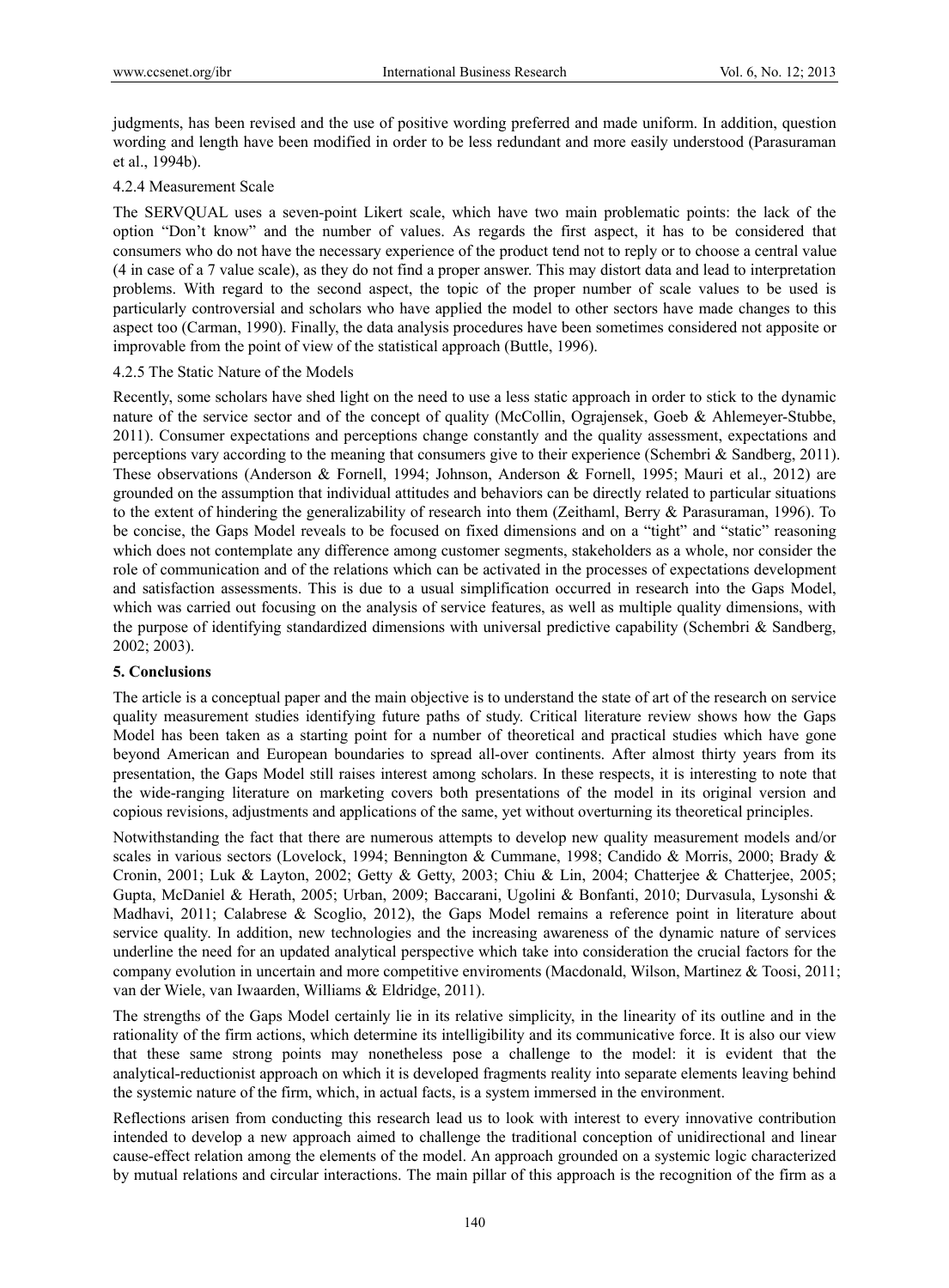subject which is not isolated but operates also among cooperative and competitive relations with other actors who are connected by various resource and communication flows.

Further research developments may focus on the role of price and on the relation between service quality and customer satisfaction. Referring to price, it is our opinion that its role should be analyzed in a more extensive way, considering its impact on customer expectations and purchase behavior, its relevance for quality and value assessments, in light of the employment of revenue management techniques, which are widespread in the service sector. Discussing on the relation between quality and customer satisfaction, it is remarked that the determiners of these two concepts and the relation concerning them are still object of ongoing interesting investigations.

#### **References**

- Anderson, E., & Fornell, C. (1994). A customer satisfaction research prospectus. In Rust, R. T., & Oliver, R. L. (Eds.), *Service quality: New directions in theory and practice* (pp. 241–268). Sage, Thousand Oaks. http://dx.doi.org/10.4135/9781452229102.n11
- Babakus, E., & Boller, G. W. (1992). An empirical assessment of the SERVQUAL scale. *Journal of Business Research*, *24*(3), 253–268. http://dx.doi.org/10.1016/0148-2963(92)90022-4
- Baccarani, C., Ugolini, M., & Bonfanti, A. (2010). A conceptual service quality map: the value of a wide opened perspective, 13th Toulon-Verona Conference "Excellence in Services", 2–4 September 2010, Coimbra, Portugal.
- Bennington, L., & Cummane, J. (1998). Measuring service quality: a hybrid methodology. *Total Quality Management*, *9*(6), 395–405. http://dx.doi.org/10.1080/0954412988343
- Boulding, W., Kalra, A., Staelin, R., & Zeithaml, V. A. (1993). A Dynamic Process Model of Service Quality: From Expectations to Behavioral Intentions. *Journal of Marketing Research*, *30*(1), 7–27. http://dx.doi.org/10.2307/3172510
- Brady, M. K., & Cronin, J. J. (2001). Some new thoughts on conceptualizing perceived service quality: A hierarchical approach. *Journal of Marketing*, *65*(3), 34–49. http://dx.doi.org/10.1509/jmkg.65.3.34.18334
- Brady, M. K., Cronin, J. J., & Brand, R. R. (2002). Performance—only measurement of service quality: a replication and extension. *Journal of Business Research*, *55*(1), 17–31. http://dx.doi.org/10.1016/S0148-2963(00)00171-5
- Brandon, J. A., & Silvestro, R. (2010). Measuring Internal Service Quality: Comparing the Gap-Based and Perceptions-Only Approaches. *International Journal of Operations & Production Management*, *30*(12), 1291–1318. http://dx.doi.org/10.1108/01443571011094271
- Brown, T. J., Churchill, G. A. Jr., & Peter, P. J. (1993). Improving the measurement of service quality. *Journal of Retailing*, 68(1), 127–139. http://dx.doi.org/10.1016/S0022-4359(05)80006-5
- Brucks, M., Zeithaml, V. A., & Naylor, G. (2000). Price and Brand Name as Indicators of Quality Dimensions for Consumer Durables. *Journal of the Academy of Marketing Science*, *28*(3), 359–374. http://dx.doi.org/10.1177/0092070300283005
- Buttle, F. (1996). SERVQUAL: review, critique, research agenda. *European Journal of Marketing*, *30*(1), 8–32. http://dx.doi.org/10.1108/03090569610105762
- Calabrese, A., & Scoglio, F. (2012). Reframing the past: a new approach in service quality assessment. *Total Quality Management & Business Excellence*, *23*(11), 1329–1343. http://dx.doi.org/10.1080/14783363.2012.733259
- Candido, C. J. F., & Morris, D. S. (2000). Charting service quality Gaps. *Total Quality Management*, *11*(4–6), 463–472. http://dx.doi.org/10.1080/09544120050007779
- Carman, J. M. (1990). Consumers' perceptions of service quality: an assessment of the SERVQUAL dimensions. *Journal of Retailing*, *66*(1), 33–55.
- Carrillat, F. A., Jaramillo, F., & Mulki, J. P. (2007). The validity of the SERVQUAL and SERVPERF scales—A meta-analytic view of 17 years of research across five continents. *International Journal of Service Industry Management*, *18*(5), 472–490. http://dx.doi.org/10.1108/09564230710826250
- Caruana, A., Ewing, M. T., & Ramaseshan, B. (2000). Assessment of the three–column format SERVQUAL: an experimental approach. *Journal of Business Research*, *49*(1), 57–65. http://dx.doi.org/10.1016/S0148-2963(98)00119-2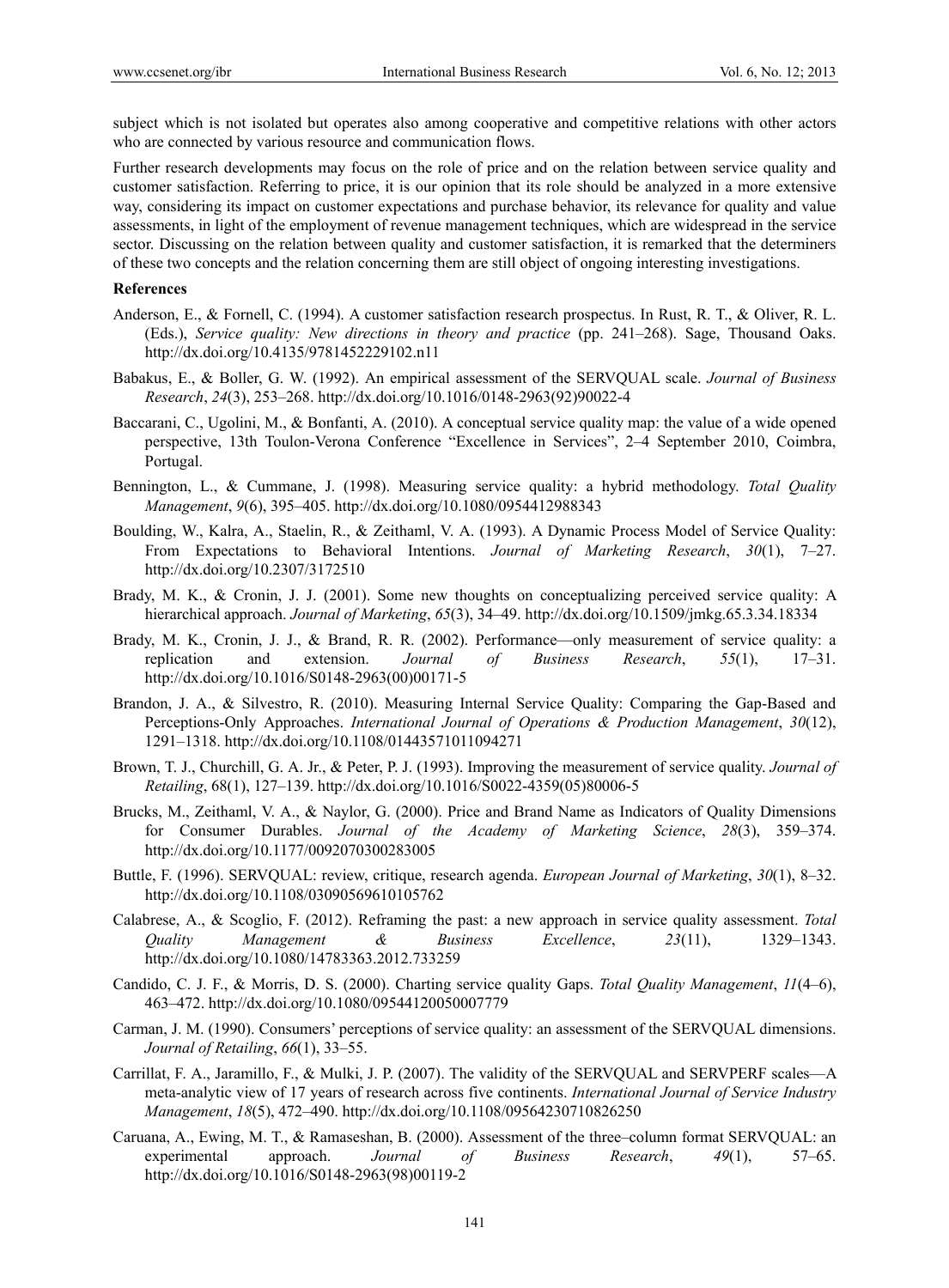- Chatterjee, S., & Chatterjee, A. (2005). Prioritization of service quality parameters based on ordinal responses. *Total quality management & Business Excellence*, *16*(4), 477–489. http://dx.doi.org/10.1080/14783360500078482
- Chiu, H. C., & Lin, N. P. (2004). A service quality measurement derived from the theory of needs. *The Service Industries Journal*, *24*(1), 187–204. http://dx.doi.org/10.1080/02642060412331301202
- Coulthard, L. J. M. (2004). Measuring service quality. A review and critique of research using SERVQUAL. *International Journal of Market Research*, *46*(4), 479–497.
- Cox, D. F. (1967). *Risk taking and information handling in consumer behavior*. Boston: Boston University Press.
- Cronin, J. J., & Taylor, S. A. (1992). Measuring service quality: a re–examination of extension. *Journal of Marketing*, *56*(3), 55–68. http://dx.doi.org/10.2307/1252296
- Cronin, J. J., & Taylor, S. A. (1994). SERVPERF versus SERVQUAL: reconciling performance-based and perceptions-minus-expectations measurement of service quality. *Journal of Marketing*, *58*(1), 125–131. http://dx.doi.org/10.2307/1252256
- Dabholkar, P. A., Shepherd, C. D., & Thorpe, D. I. (2000). A comprehensive framework for service quality: An investigation of critical conceptual and measurement issues through a longitudinal study. *Journal of Retailing*, *76*(2), 139–173. http://dx.doi.org/10.1016/S0022-4359(00)00029-4
- Dion, P. A., Javalgi, R., & Dilorenzo, A, J. (1998). An Empirical Assessment of the Zeithaml, Berry and Parasuraman Service Expectations Model. *Service Industries Journal*, *18*(4), 66–86. http://dx.doi.org/10.1080/02642069800000042
- Durvasula, S., Lysonshi, S., & Madhavi, A. D. (2011). Beyond service attributes: do personal values matter? *Journal of Service Marketing*, *25*(1), 33–45. http://dx.doi.org/10.1108/08876041111107041
- Erickson, G. M., & Johansson, J. K. (1985). The Role of Price in Multi-Attribute Product Evaluations, *Journal of Consumer Research*, *12*(2), 195–199. http://dx.doi.org/10.1086/208508
- Finn, D. W., & Lamb, C. W. (1991). An evaluation of the SERVQUAL scales in a retail setting. *Advances in Consumer Research*, *18*(4), 483–490.
- Fogarty, G., Catts, R., & Forlin, C. (2000). Measuring service quality with SERVPERF. *Journal of Outcome Measurement*, *4*(1), 425–447.
- Getty, J. M., & Getty, R. L. (2003). Lodging Quality Index (LQI): assessing customers' perception of quality delivery. *International Journal of Contemporary Hospitality Management*, *15*(2), 94–104. http://dx.doi.org/10.1108/09596110310462940
- Grönroos, C. (2007). *Service management and marketing.* Chichester: Wiley.
- Grönroos, C. (1993). Toward a third phase in service quality research. In Swartz, T. A., Bowen, D. E., & Brown, S.W. (Eds.), *Advances in Services Marketing and Management: Research and Practice* (Vol. 2, pp. 49–64). Greenwich: JAI Press.
- Gupta, A., McDaniel, J. C., & Herath, S. K. (2005). Quality management in service firms: sustaining structures of total quality service. *Managing Service Quality*, *15*(4), 389–402. http://dx.doi.org/10.1108/09604520510606853
- Herk, H. V., Poortinga, Y. H., & Verhallen, T. M. M. (2005). Equivalence of survey data: relevance for international marketing. *European Journal of Marketing*, *38*(3–4), 351–364. http://dx.doi.org/10.1108/03090560510581818
- Johnson, M. D., Anderson, E. W., & Fornell, C. (1995). Rational and Adaptive Performance Expectations in a Customer Satisfaction Framework. *Journal of Consumer Research*, *21*(4), 695–707. http://dx.doi.org/10.1086/209428
- Ladhari, R. (2009). A review of twenty years of SERVQUAL research. *International Journal of Quality and Service Sciences*, *1*(2), 172–198. http://dx.doi.org/10.1108/17566690910971445
- Landrum, H., Prybutok, V. R., & Zhang, X. (2007). A comparison of Magal's service quality instrument with SERVPERF. *Information & Management*, *44*(1), 104–113. http://dx.doi.org/10.1016/j.im.2006.11.002
- Llosa, S., Chandon, J. L., & Orsingher, C. (1998). An empirical study of SERVQUAL's dimensionality. *Service Industries Journal*, *18*(2), 16–44. http://dx.doi.org/10.1080/02642069800000017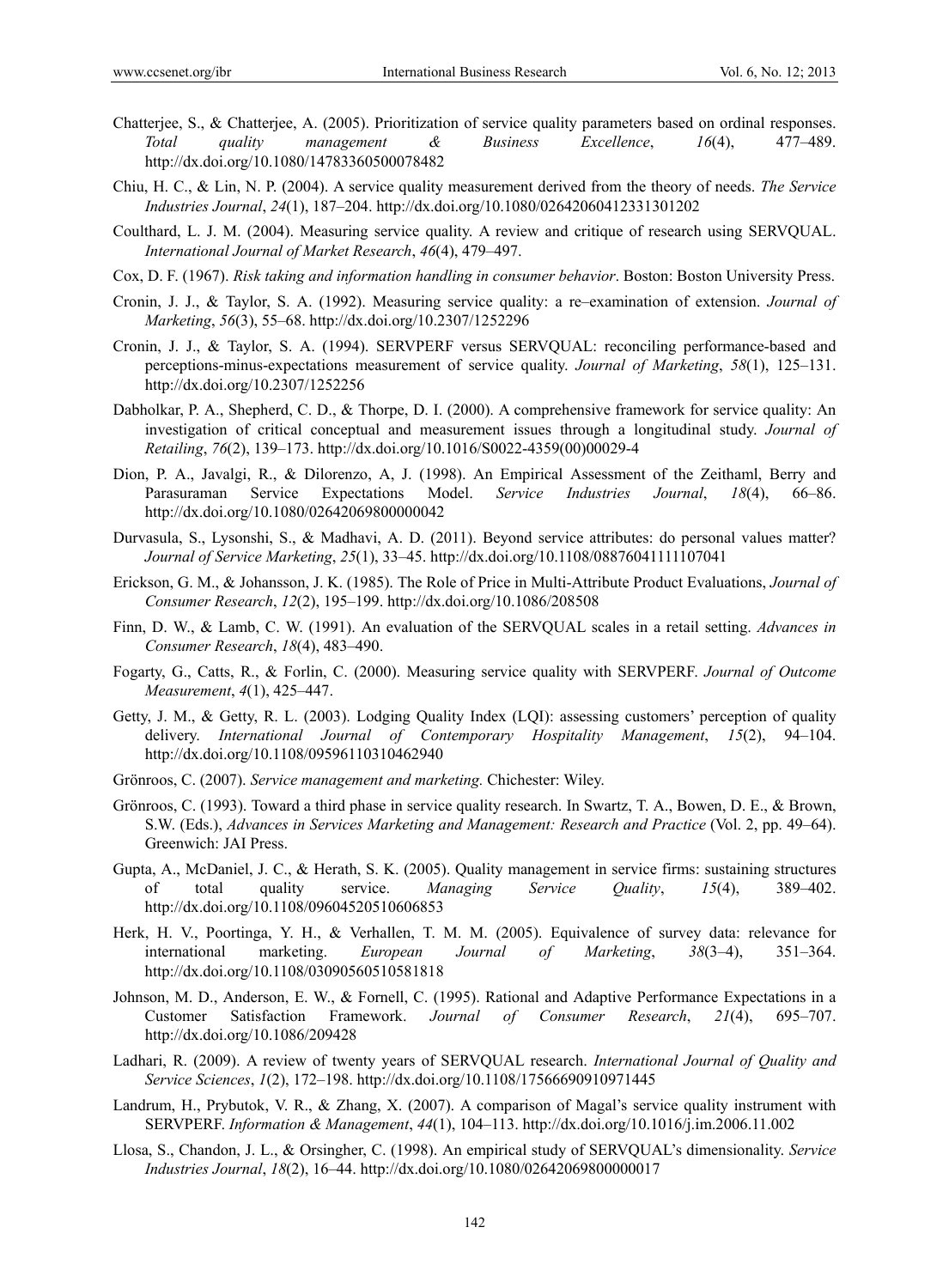Lovelock, C. (1994). *Product Plus: How Product + Service = Competitive Advantage*. New York: McGraw-Hill.

- Luk, S. T. K., & Layton, R. (2002). Perception Gaps in customer expectations: Managers versus service providers and customers. *Service Industries Journal*, *22*(2), 109–128. http://dx.doi.org/10.1080/714005073
- Macdonald, M. K., Wilson, H., Martinez, V., & Toosi, A. (2011). Assessing value—in use: a conceptual framework and exploratory study. *Industrial Marketing Management*, *40*, 671–682. http://dx.doi.org/10.1016/j.indmarman.2011.05.006
- Martin, R. E. (1986). On judging quality by price: price dependent expectations, not price dependent preferences. *Southern Economic Journal*, *52*(3), 665–672. http://dx.doi.org/10.2307/1059265
- Mauri, A. G., Minazzi, R., & Muccio, S. (2012). Comunicazione e competizione, i due elementi per la reinterpretazione del modello dei gap sulla qualità dei servizi. *Sinergie*, *89*(September–December), 231– 254.
- McCollin, C., Ograjensek, I., Goeb, R., & Ahlemeyer, S. A. (2011). SERVQUAL and the Process Improvement Challenge. *Quality and Reliability Engineering International*, *27*(5), 705–718. http://dx.doi.org/10.1002/qre.1234
- Mels, G., Boshoff, C., & Nel, D. (1997). The dimensions of service quality: The original European perspective revisited. *Service Industries Journal*, *17*(1), 173–189. http://dx.doi.org/10.1080/02642069700000009
- Oliver, R. L. (1980). A cognitive model of the antecedents and consequences of satisfaction decision. *Journal of Marketing Research*, *17*(11), 460–469. http://dx.doi.org/10.2307/3150499
- Oliver, R. L. (1993). A conceptual model of service quality and service satisfaction: compatible goals, different concepts. In Swartz, T. A., Bowen, D. E., & Brown, S. W. (Eds.), *Advances in Services Marketing and Management: Research and Practice* (Vol. 2, pp. 65–85). Greenwich: JAI Press.
- Parasuraman, A., Berry, L. L., & Zeithaml, V. A. (1990). Guidelines for conducting Service quality research. *Marketing Research*, *2*(4), 34–44.
- Parasuraman, A., Berry, L. L., & Zeithaml, V. A. (1991). Perceived service quality as a customer–based performance measure: An empirical examination of organizational barriers using an extended service quality model. *Human Resource Management*, *30*(3), 335–364. http://dx.doi.org/10.1002/hrm.3930300304
- Parasuraman, A., Berry, L. L., & Zeithaml, V. A. (1993). More on improving service quality. *Journal of Retailing*, *69*(1), 140–147. http://dx.doi.org/10.1016/S0022-4359(05)80007-7
- Parasuraman, A., Zeithaml, V. A., & Berry, L. (1985). A conceptual model of service quality and its implications for future research. *Journal of Marketing*, *49*(4), 41–50. http://dx.doi.org/10.2307/1251430
- Parasuraman, A., Zeithaml, V. A., & Berry, L. L. (1988). SERVQUAL: a multiple-item scale for measuring consumer perception of service quality. *Journal of Retailing*, *64*(1), 12–40.
- Parasuraman, A., Zeithaml, V. A., & Berry, L. L. (1991). Refinement and reassessment of the SERVQUAL scale. *Journal of Retailing*, *67*(4), 420–451.
- Parasuraman, A., Zeithaml, V. A., & Berry, L. L. (1994a). Alternative scales for measuring service quality: a comparative assessment based on psychometric and diagnostic criteria. *Journal of Retailing*, *70*(3), 201– 230. http://dx.doi.org/10.1016/0022-4359(94)90033-7
- Parasuraman, A., Zeithaml, V. A., & Berry, L. L. (1994b). Reassessment of expectations as a comparison standard in measuring service quality: implications for further research. *Journal of Marketing*, *58*(1), 111– 124. http://dx.doi.org/10.2307/1252255
- Ravichandran, Tamil, M. B., Arun, K. S., & Prabhakaran, S. (2010). Influence of Service Quality on Customer Satisfaction Application of SERVQUAL Model. *International Journal of Business & Management*, *5*(4), 117–124.
- Sanchez, H. R. M., Martinez, T. V., Peiro, J. M., & Ramos, J. (2009). Testing a hierarchical and integrated model of quality in the service sector: functional, relational, and tangible dimensions. *Total Quality Management & Business Excellence*, *20*(11), 1173–1188. http://dx.doi.org/10.1080/14783360903247577
- Saravanan, R., & Rao, K. S. P. (2007). Measurement of service quality from the customer's perspective—An empirical study. *Total Quality Management & Business Excellence*, *18*(3–4), 435–449. http://dx.doi.org/10.1080/14783360701231872
- Schembri, S., & Sandberg, J. (2002). Service quality and the consumer's experience: Towards an interpretive